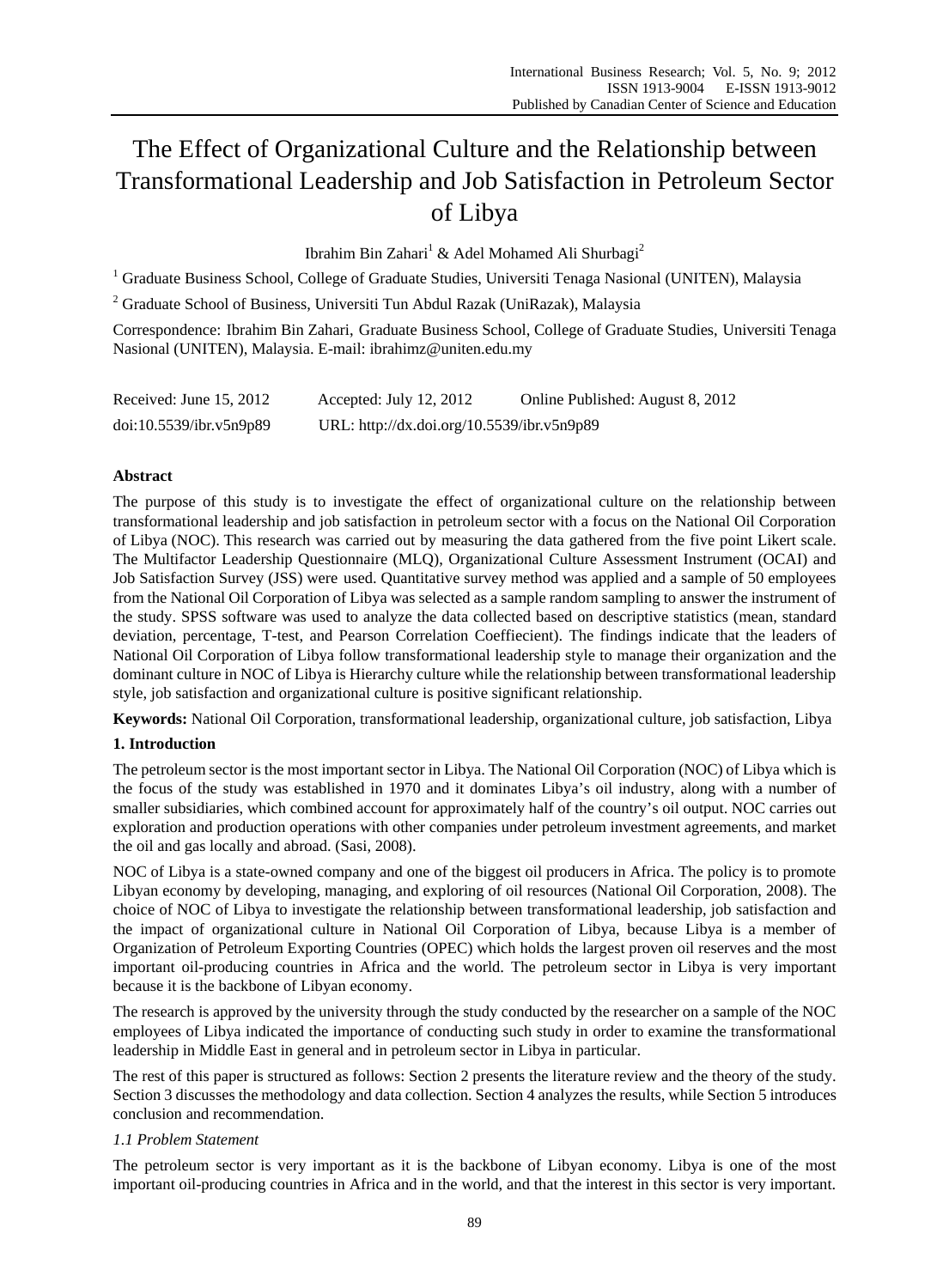Therefore, this sector needs professional leaders who can achieve all the goals of both employees and organizations. An organization that is short of capital may resort to borrowing money, and one in a poor location has the option to move. However an organization with short of leadership has little chance for survival (Yousef, 1998).

The relationships between organizational culture, leadership and job satisfaction have attracted considerable interest from both academics and practitioners and most of these studies have been carried out separately. Much of the interest on these variables is based on the results of the previous studies which have asserted that all these concepts may have an impact on the organizations performance (Suleiman, Azzawi, & Jerjer, 2003; Yousef, 2001).

Previous research conducted have focused on specific human resource behaviors that are associated with transformational leadership models, as both moderating and mediating effects of organizational culture and commitment respectively in a Western setting. Furthermore, the links between transformational leadership, organizational culture and job satisfaction was examined independently. Yet no study has been conducted to investigate the impact of organizational culture on the relationship between transformational leadership and job satisfaction in petroleum sector in the Middle East in general or in Libya in particular. This study, therefore, is unique as it will help to fill this gap in an effort to improve the understanding of the role of leadership in NOC of Libyan setting.

Based on the foregoing, the relationship between transformational leadership, job satisfaction and the impact of organizational culture on these variables were not explored intensively enough in NOC of Libya.

# *1.2 Research Objectives*

This paper has four objectives; the first one aims to determine the nature of the relationship between transformational leadership and organizational culture (clan, adhocracy, market and hierarchy) in NOC of Libya, the second aims to determine the nature of the relationship between transformational leadership and job satisfactions in the NOC of Libya, the third aims to determine the nature of the relationship between organizational culture (clan, adhocracy, market and hierarchy) and job satisfaction in NOC of Libya, the fourth aims to determine the impact of organizational culture (clan, adhocracy, market and hierarchy) on the relationship between transformational leadership and job satisfaction in NOC of Libya. Based on the research objectives stated, the following research questions were addressed:

- Q1. Is there any relationship between transformational leadership and organizational culture (clan, adhocracy, market and hierarchy) in NOC of Libya?
- Q2. Is there any relationship between transformational leadership and job satisfactions in NOC of Libya?
- Q3. Is there any relationship between organizational culture (clan, adhocracy, market and hierarchy) and job satisfaction in NOC of Libya?
- Q4. Is there any impact of organizational culture (clan, adhocracy, market and hierarchy) on the relationship between transformational leadership and job satisfaction in NOC of Libya?

# **2. Literature Review**

# *2.1 Transformational Leadership*

The term of transformational leadership was created by the politologist, Burns, 1978; but was subsequently developed by Bass, Avolio, Jung and Berson, (2003), until it reached its current importance (Avolio & Yammarino, 2002; Bass, 1985). Transformational leaders are leaders who motivate followers via inspiration. The followers are offered challenges and support personality development. Concentration on the intangible qualities, such as shared ideas, shared values and vision in an effort to build up good relationships inside the organization (Bass, 1985). According to Bass, Avolio, Jung and Berson (2003), the dimensions of transformational leadership are as following:

- 1. Idealized influence (attributed) the leader shares risks with subordinates and is consistent in behavior where ethics, principles, and values are concerned. The relationship between the leader and subordinates does not based on the formal institutional rules and regulations, rewards or punishments rather it is based on personal understanding.
- 2. Idealized influence (behavior) emphasizes on a collective sense of mission and values, as well as acting upon these values (Molero, Cuadrado, Navas, & Morales, 2007).
- 3. Inspirational motivation leaders motivate and inspire those around them by providing the meaning and challenge to the followers' work.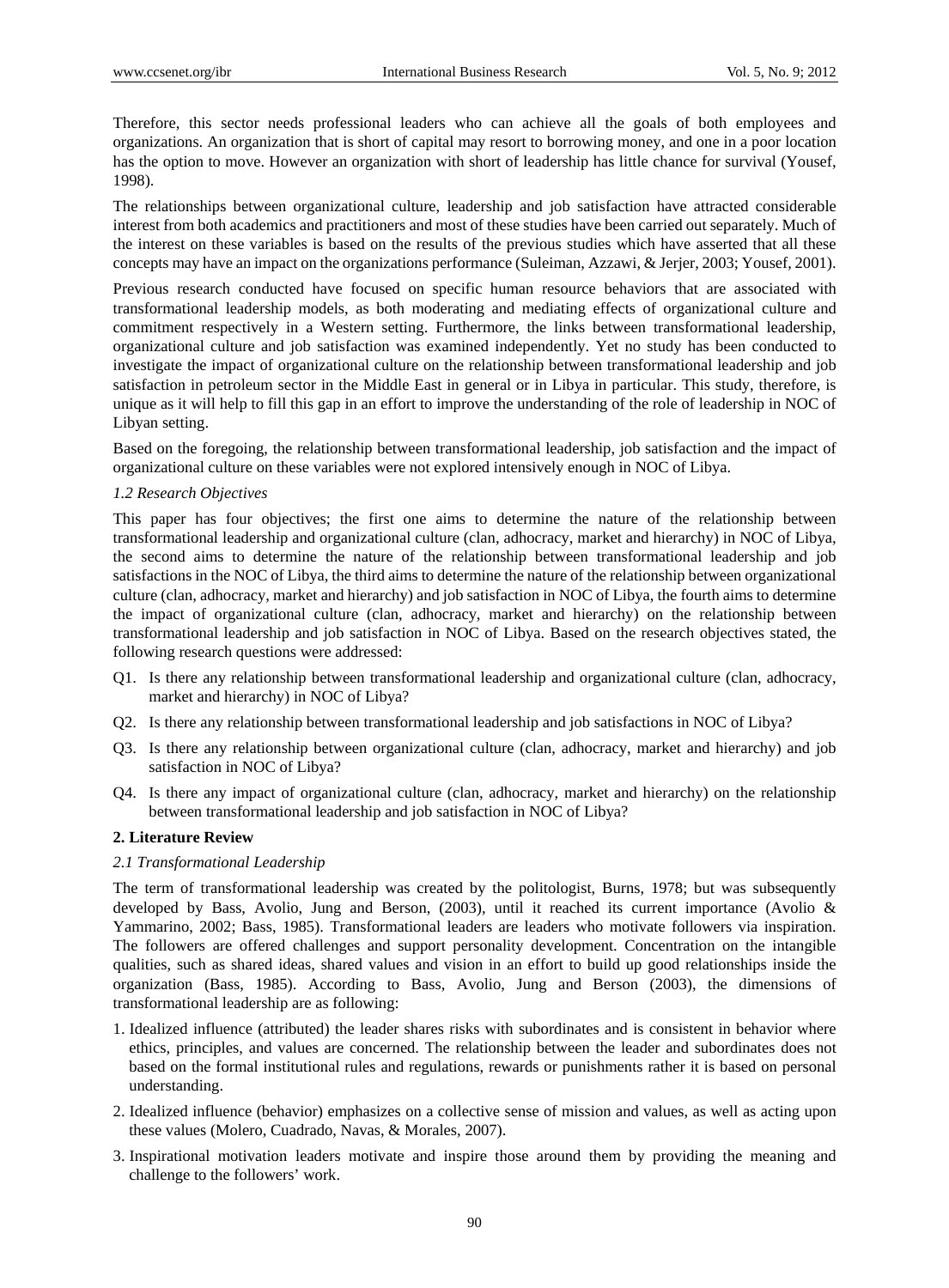- 4. Intellectual stimulation leaders stimulate the followers' efforts as innovative and creative by questioning assumptions, reframing problems, and approaching old situations in new ways.
- 5. Individualized consideration leaders pay special attention to each individual's needs for achievement and growth by acting as a coach or mentor.

#### *2.2 Organizational Culture*

Blake and Mouton, (1969), were in fact, the roots of organizational or corporate culture began in the mid nineteenth century were the first authors who mentioned the link between organizational culture and excellence in the late 1960s. However, Hofstede, (1998); is of the view that the concept of organizational culture has became a common parlance two decades after it was used by Blake and Mouton (1969) as an aspect of the organization. Schein (1992) defined organizational culture as a pattern of shared basic assumptions that the group has earned as it solved its problems of external adoption and internal integration that has worked well enough to be considered valid. Therefore, would be taught to the new members as the correct way to perceive, think and feel in relation to those problems. In this definition Schein (1992) also describes organizational culture as being deeper than behavior and artifacts.

#### *2.3 Types of Organizational Culture*

Many studies had introduced the Competing Values Framework (CVF), and identified four types of culture such as: clan, adhocracy, hierarchy and market culture (Cameron & Freeman, 1991; Quinn & Cameron, 1983; Quinn & Rohrbaugh, 1983). The theory of the Competing Values Framework (CVF) suggests two dimensions; first is differentiation of effectiveness criteria which stress on flexibility, discretion, and dynamism from stability, order and control. Second is differentiation of internal orientation, integration and unity from external orientation, differentiation and rivalry.

Quinn & Cameron (1983) framework's is adapted for the purpose of this study. The Competing Values Framework (CVF) of Quinn & Rohrbaugh (1983) is very useful in organizing and interpreting a wide variety of organizational phenomena. Cameron & Quinn (2006), from this theory, defined organizational culture as being taken for granted the values, underlying assumptions, expectations, collective memories and definitions present in organization. Each quadrant has been given a label to distinguish its most notable characteristics. Cameron and Quinn from this theory suggested four types of culture in organizations such as clan, adhocracy, hierarchy and market which illustrate in Figure 1.



Figure 1. The Competing Values Framework

Source: Cameron & Quinn (2006).

#### 2.3.1 Hierarchy Culture

Cameron & Quinn (2006) introduced the hierarchy culture by Weber consists of seven characteristics such as rules, specialization, meritocracy, hierarchy, separate ownership, impersonality, and accountability. These characteristics were deemed highly effective in the accomplishment of the purpose, and were adopted widely in organizations whose major challenge was to generate efficient, reliable, smooth flowing, and predictable output.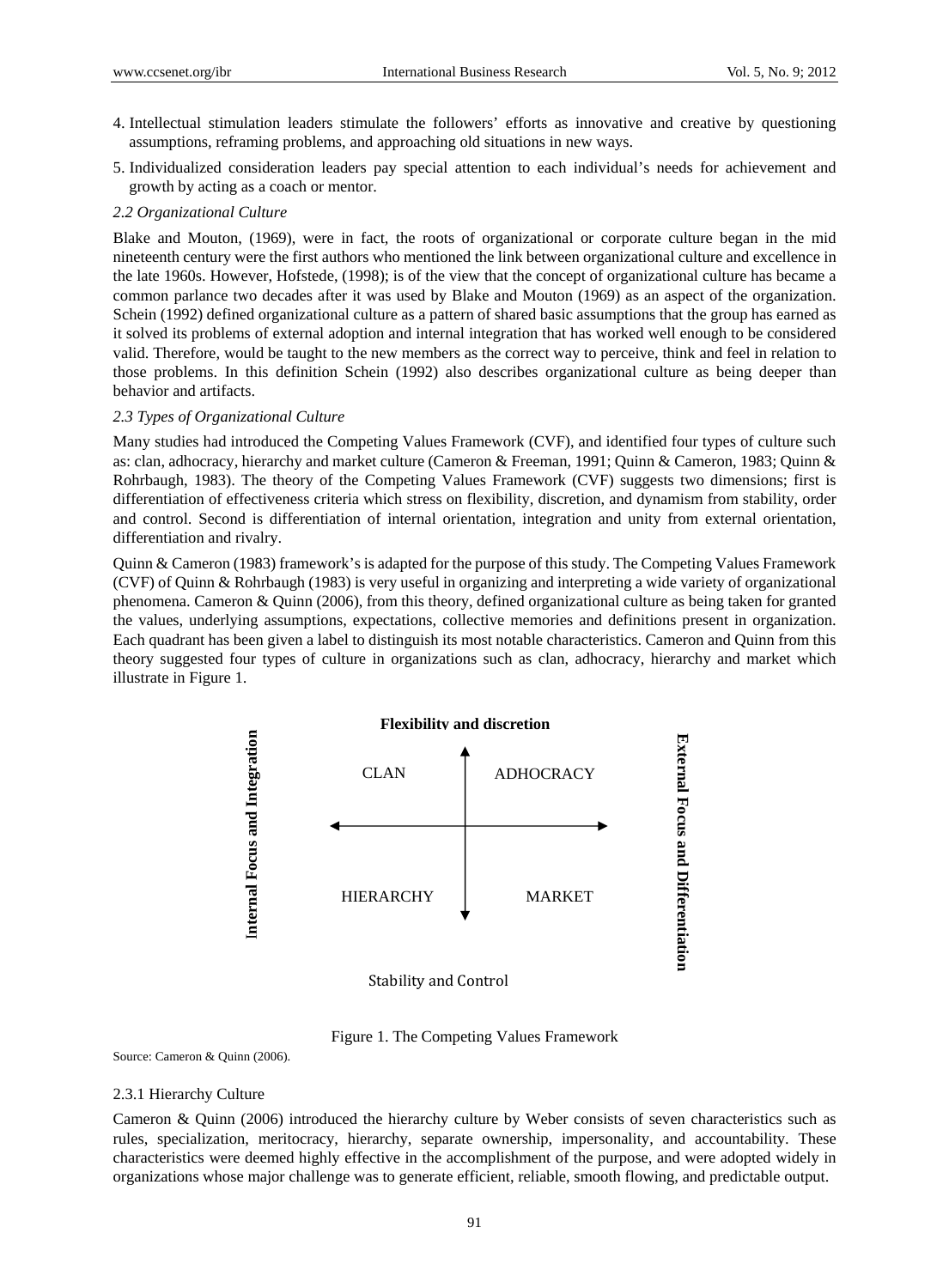# 2.3.2 Market Culture

The term market is not similar to the marketing function or with consumers in the market place. Rather, it refers to organization that functions as market oriented towards external environment rather than internal affairs. It focused on transactions with suppliers, customers, contractors, regulators and others. The market operates through monetary exchange where the focus is to conduct transactions with other constituencies to create competitive advantage. Profitability, strength in market niches among others are the primary objectives of the organization. The core values for such market-type organizations are competitiveness and productivity.

# 2.3.3 Clan Culture

Clan culture is used because it is similar to family-type organization and it is more families like than economic entities. The common characteristics of clan-type firms were teamwork, employee involvement and corporate commitment of employees.

# 2.3.4 Adhocracy Culture

Adhocracy culture is to foster adaptability, flexibility, and creativity, while uncertainty, ambiguity, and overload of information are common. Adhocracy organization is found in organization such as aerospace, software development, think-tank consulting, and film making. These organizations challenge is to produce innovative products and services and to acquire new opportunities. Adhocracies do not have a centralized power or authority relationship. While, power flows from individual to individual, task team to task team, depend on how the problem is being addressed (Cameron & Quinn, 2006).

# *2.4 Job Satisfaction*

Job satisfaction has been a phenomenon of intense interest among practitioners and researchers for several decades (Cranny et al., 1992; Hwang & Chi, 2005; Locke, 1976; Spector, 1997; Thomas & Au, 2002). Many different definitions have focused on job itself, while others are about factors related to job. Practitioners and researchers defined satisfaction as positive feelings or aggressive responses; others defined as the gap between expected gain and actual gain. Spector (1985) viewed job satisfaction as a cluster of evaluative feelings about the job.

#### *2.5 Determinants of Job Satisfaction*

According to the literature on the job satisfaction there are numerous factors that influence job satisfaction. Worrell (2004) divided these factors into three groups of which the demographic data which includes age, gender, and race; the intrinsic factors that include achievement, recognition, work itself, responsibility, advancement and growth; and the extrinsic factors that include company policy, supervision, relationship with boss, work conditions, relationship with peers and salary. Both the intrinsic factors and extrinsic factors are related to the Two Factor Theory developed by Herzberg (1960).

In the last three decades, academics and researchers have received increasing attention about the new paradigm called transformational leadership where the interest of this study lays. Transformational leadership is widely used in western and non-western countries. Many researchers have pointed out that transformational leadership has been widely used in different sectors in Arabic countries such as Iraq, Saudi Arabia, Jordan and United Arab Emirate (AL-azmi, 2006; Al-Omari, 2004; Al-Sharifi & Al-Tanah, 2010; Sabri, 2006; Suleiman, et al., 2003). Many studies have also examined this relationship between the variables in the different sectors such as the public sector, health sector, industry sector, services sector, manufacturing sector and the education sector in Arabic countries and Western countries. Therefore, the results between these variables differ and the leaders from these sectors follow transformational leadership to manage their organizations (AL-azmi, 2006; Al-Omari, 2004; Al-Sharifi & Al-Tanah, 2010; Chen, 2004; Flemming, 2009; Ramey, 2002; Sabri, 2006; Suleiman, et al., 2003).

Less attention has been devoted in comprehending the links between transformational leadership, job satisfaction, and the impact of organizational culture on the relationship between these variables. Numerous studies in the area of job satisfaction have asserted that leadership and organizational culture have significant impact on job satisfaction (Chen & Francesco, 2000; Lok & Crawford, 2001; Mathieu & Zajac, 1990; Williams & Hazer, 1986).

However, contemporary researchers focused on subordinates' perspective and proposed two main facets of transformational and transactional leadership. Studies suggests that transformational leadership, has a stronger positive effect on employees' attitudes towards job and job environment, which affects work performance, than transactional leadership (Bass, 1985; Burns, 1978). Thus, the study wishes to test transformational leadership theory at the NOC of Libya. Further, Xenikou & Simosi (2006) suggested that organizational culture and transformational leadership have been theoretically and empirically linked to organizational effectiveness.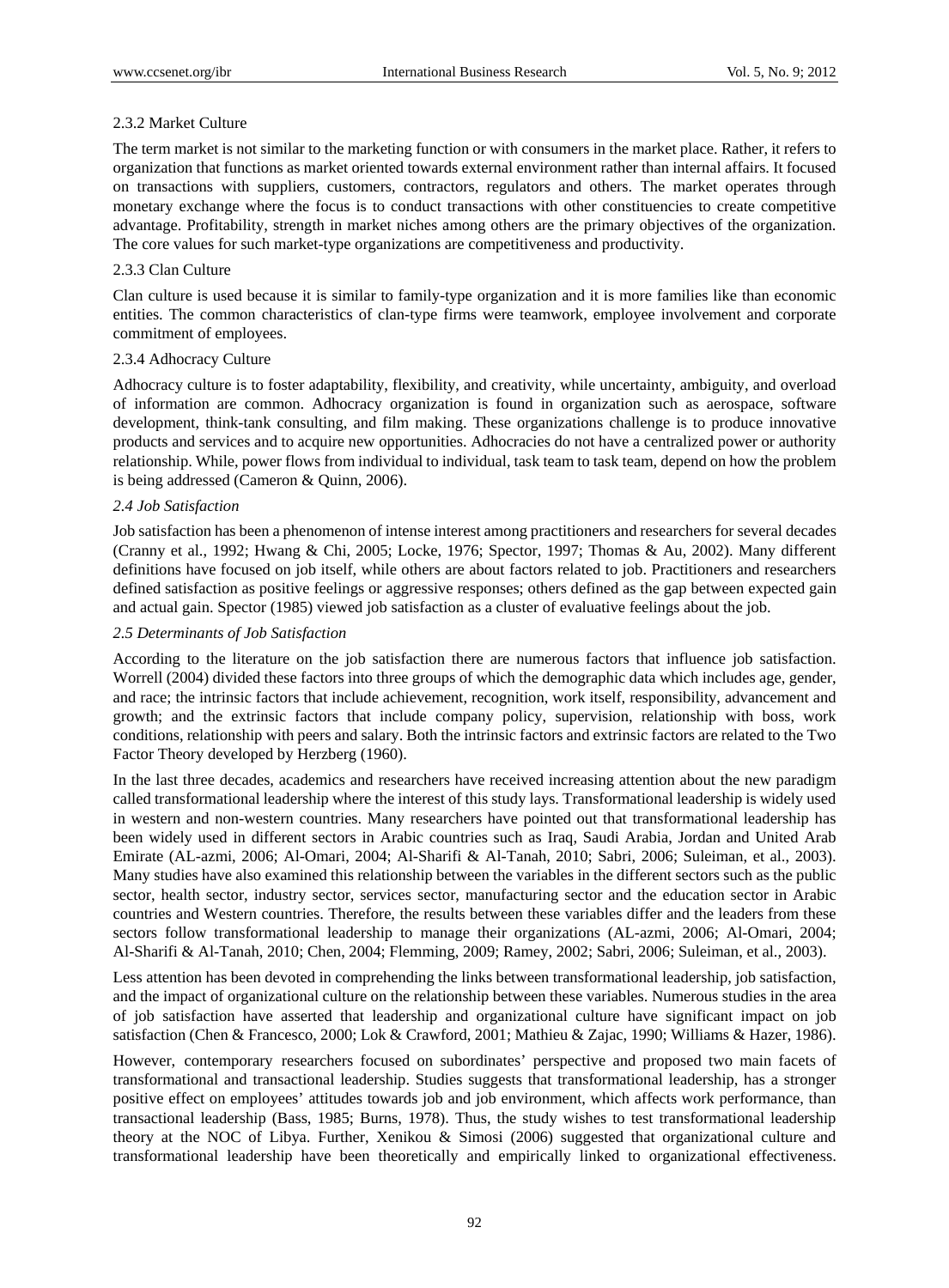However, transformational leadership, organizational culture and job satisfaction were not explored intensively enough in petroleum sector and more so in NOC of Libya.

#### **3. Research Methodology**

To gather research data in the current study, questionnaire is preferred due to its ability to collect data from respondents within a limited time frame. The instrument consisted three parts such as transformational leadership, organizational culture and job satisfaction.

#### *3.1 Instruments and Measurement Scales*

Three instruments were used to measure the variables of the study. These instruments are as following:

- 1. Multifactor Leadership Questionnaire (MLQ-Form 5X) was used to measure transformational leadership (Avolio & Bass, 2004). This instrument has been revised several times and is widely used to measure transformational leadership in different countries in the world and the validity and reliability of this scale have been established through previous research (Hartog et al., 1997). Participants were asked to describe their supervisor's leadership behavior on 20 items based on transformational leadership. A five-point Likert scale was used with the responses ranging from  $(1 = not at all; to 5 = frequently, if not always).$  In the MLQ (Form 5X), transformational leadership is measured via the use of the five dimensions of transformational leadership. The dimensions were measured by the four items for each, such as Intellectual Stimulation, Idealized Influence (behavior), Idealized Influence (attributed) Inspirational Motivation, and Individualized Consideration.
- 2. The Organizational Culture Assessment Instrument (OCAI) developed by Cameron and Quinn (2006) as defined by the Competing Values Framework will be implemented in this study. The OCAI questionnaire was used to obtain an insight into the organizational culture based on the OCAI which divided the organizational culture into four types namely, Clan, Adhocracy, Market and Hierarchy Culture.

This survey instrument requires the sample to respond to six key dimensions. According to Cameron and Quinn (2006), the OCAI dimensions range from, dominant characteristics, organizational leadership, management of employees, organization glue, strategic emphasis and the criteria for success. Each of the six dimensions has four alternative answers which brings the total items of the OCAI questionnaire to 24 items. A Likert scale was used in which the respondents rate each alternative for each item on a scale from  $(1 =$  strongly agree; to  $5 =$  strongly disagree).

3. The Job Satisfaction Survey (JSS) developed by Spector (1997) was used to measure job satisfaction. Based on Spector (1997) the original JSS includes 36 items. Therefore, in the current study only 20 items from JSS were used to measure five facets of job satisfaction such as supervision, benefits, rewards, operating procedure and co-workers satisfaction. The reason for that is all the studies which have been carried out in the Libyan environment have asserted that these facets are the most important facets that have an impact on job satisfaction in the Libyan environment. Therefore, the validity and reliability of MLQ, the OCAI and the JSS scales have been established through previous research. The Cronbach's Alpha coefficient of the instruments was above 0.70 (Al-Sharifi & Al-Tanah, 2010; Spector, 1997; Twati & Gammack, 2006). In the current study the Cronbach's Alpha coefficient of transformational leadership, organizational culture and job satisfaction were 0.96, 0.97, 0.92 respectively.

# *3.2 Participants*

To investigate the nature of the relationship between transformational leadership, job satisfaction and the effects of organizational culture on the relationship between these variables in NOC of Libya, out of 55 questionnaires were distributed to local employees in NOC of Libya. 50 questionnaires were returned and were suitable for data analysis, giving a response rate of 90.9 percent. The sample random sampling was used in this study. The data were then analyzed using Statistical Package for Social Sciences (SPSS.16).

#### **4. Empirical Results**

Data was analyzed through descriptive statistical methods with mean, standard deviation, percentage, T-test, and Pearson Correlation Coefficient. Table 1 contains profile of the respondents of the study. From the table 1, it was obvious that 60% of the respondents were male while the rest comprised of females. 32% of respondents were within age of 26-35 years, while 52% of them were from 36-45 years of age and 16% of the respondents were from the 46-55 years of age.

As mentioned earlier, the respondents for this study employees in NOC of Libya, approximately 26% have high school level of education, while 44% of them have undergraduate level of education, and 30% have graduate level. 38% of the respondents were single and 62% of them were married. About 46% of the respondents their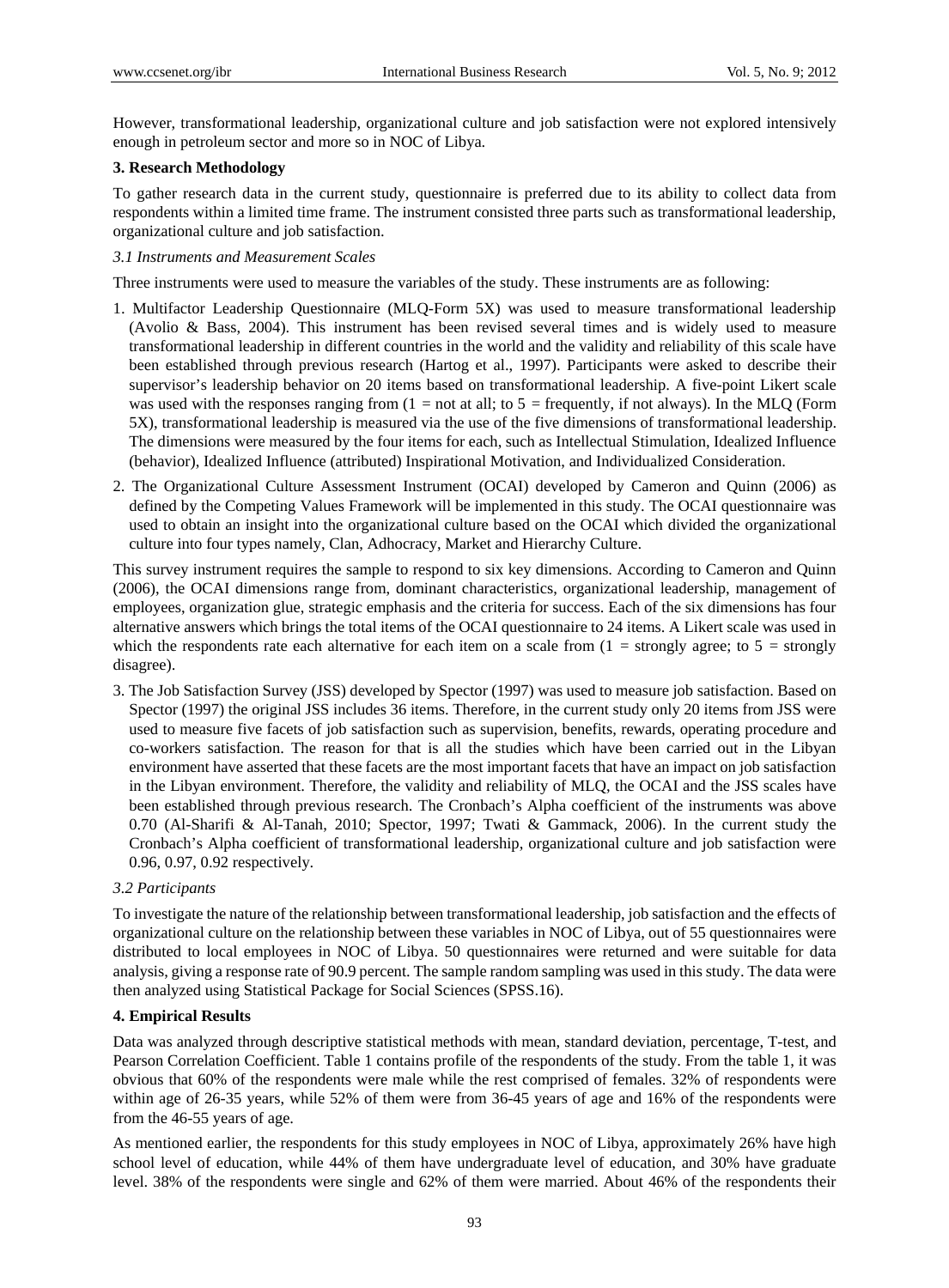salaries less than 700 DL, and 32% of them earned between 700-1100 DL, while 22% their income from  $1101-1500$  DL  $(1$  DL = 2.30 RM).

Finally, there were 10% of respondents had less than 5 years of working experience, while 36% of them had from 5-10 years of working experience, and 18% had from 11-15 years of working experience. On the other hand, 26% of them had from 16-20 years of working experience, while only 10% had from 21-25 years of working experience. All this information is given in Table 1 below.

Table 2 shows the percentages, means, and standard deviations related to the perceptions of respondents of the NOC of Libya about transformational leadership, organizational culture and job satisfaction in their organization. According to table 2 the respondents of the study asserted that the leaders of NOC follow transformational leadership to manage their organization. From the data the mean of the five dimensions of transformational leadership such as intellectual stimulation, idealized influence (behavior), idealized influence (attributed), individualized consideration and inspirational motivation were 2.61, 3.05, 3.14, 2.72 and 2.57 respectively, while the standard deviation of them were 0.72, 1.0, 1.2, 0.90 and 0.85 respectively. These findings supported the results of the previous studies which pointed out that the leaders of the organizations in Arabic countries follow transformational leadership style to manage their organizations (AL-azmi, 2006; Al-Omari, 2004; Al-Sharifi & Al-Tanah, 2010; Sabri, 2006; Suleiman, et al., 2003). These studies have been carried out in different sectors such as public sector, industry sector, education sector, and services sector while the current study has carried out in petroleum sector in Libya.

However, the results show that the means of clan, adhocracy, market and hierarchy culture are 2.65, 2.36, 2.70, and 2.76 respectively, while the standard deviations of them are 0.89, 0.70, 0.83 and 0.83 respectively. Therefore, as can be seen from Table 2, the participants of NOC have pointed out the dominant culture in the NOC is Hierarchy culture. This result consistent with previous studies by Twati (2006) who pointed out that the dominant culture in Banking and Oil sector in Libya was Hierarchy culture. Cameron and Quinn (2006) argued that organisations take turns at different cultures as they progress from clan culture to adhocracy culture, market culture and finally hierarchy culture. The study at NOC fit in the hierarchy culture at this point.

On the other hand, the respondents asserted that they were satisfied with all the facets of job satisfaction such as supervision, benefits, rewards, operating procedure and co-workers satisfaction and the mean of these facets are 2.71, 2.68, 2.76, 2.66 and 2.57 respectively while the standard deviation of them are 0.75, 0.86, .073, 0.83 and 0.79 respectively. This result consistent with previous studies by Alesayoi (2003) who pointed out that the most job satisfaction facets can impact Libyan environment are supervision, benefits, rewards, operating procedure and co-workers satisfaction.

| <b>Contents</b>        | frequency | Percent | <b>Contents</b>         | frequency | Percent |
|------------------------|-----------|---------|-------------------------|-----------|---------|
| Age                    |           |         | <b>Education Level:</b> |           |         |
| $26-35$ years          | 16        | 32%     | High School             | 13        | 26%     |
| $36-45$ years          | 26        | 52%     | Undergraduate           | 22        | 44%     |
| $46-55$ years          | 8         | 16%     | Graduate                | 15        | 30%     |
| Total                  | 50        | 100%    | <b>Total</b>            | 50        | 100%    |
| Gender                 |           |         | Income:                 |           |         |
| Male                   | 30        | 60%     | Less than 700 DL        | 23        | 46%     |
| Female                 | 20        | 40%     | 700-1100 DL             | 16        | 32%     |
|                        |           |         | 1101-1500 DL            | 11        | 22%     |
| <b>Total</b>           | 50        | 100%    | <b>Total</b>            | 50        | 100%    |
| <b>Marital Status:</b> |           |         | <b>Work Experience:</b> |           |         |
| Single                 | 19        | 38%     | Less than 5 years       | 5         | 10%     |
| Married                | 31        | 62%     | $5-10$ years            | 18        | 36%     |
| <b>Total</b>           | 50        | 100%    | $11-15$ years           | 9         | 18%     |
|                        |           |         | $16-20$ years           | 13        | 26%     |
|                        |           |         | $21-25$ years           | 5         | 10%     |
|                        |           |         | <b>Total</b>            | 50        | 100%    |

Table 1. Respondents' Profile

From discussion above and table 2, it could be concluded that the leaders of NOC follow transformational leadership style when they manage their organization, while the dominant culture in NOC is Hierarchy culture and the respondents were satisfied with all the facets of job satisfaction.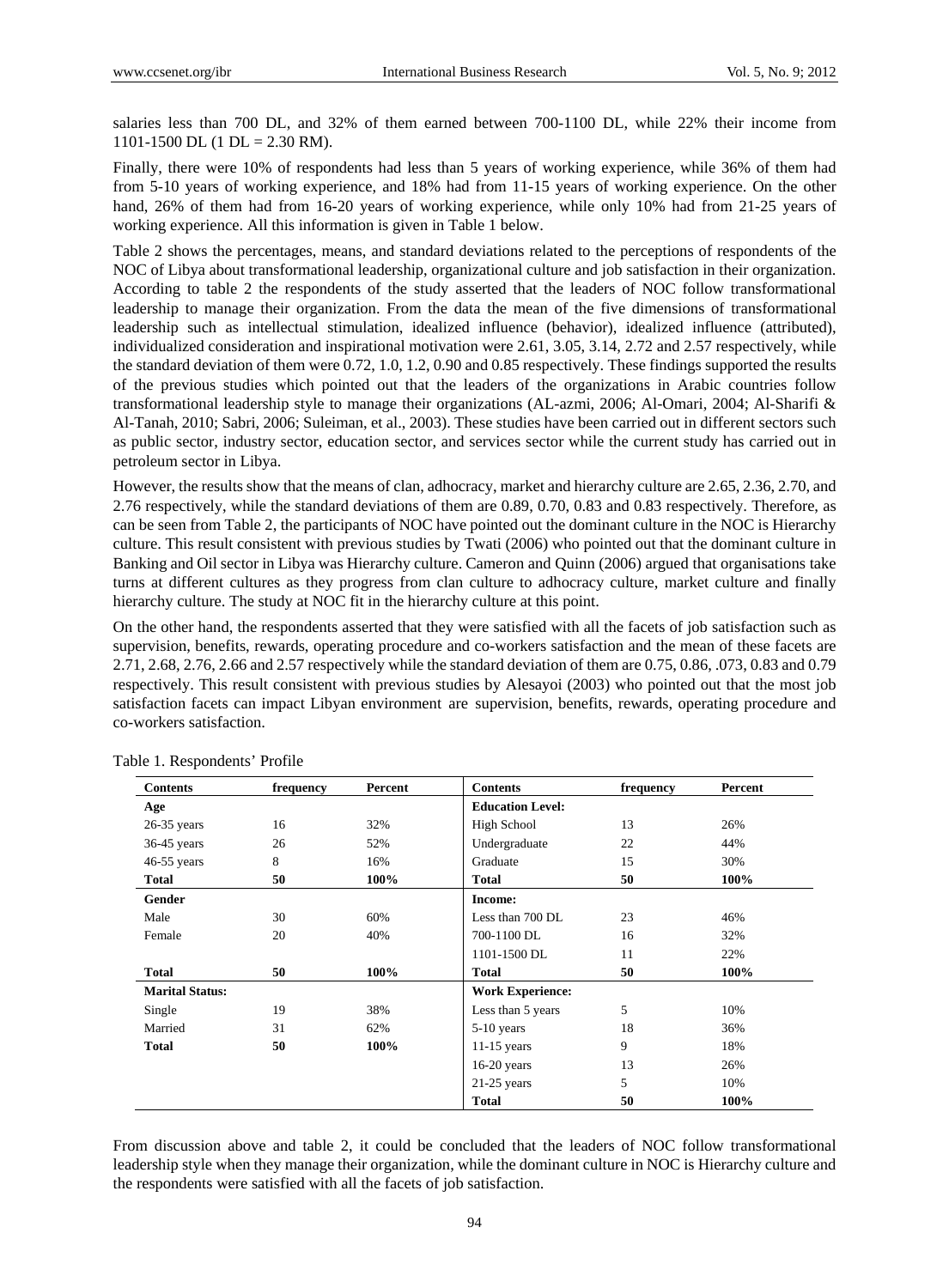| Variable & Dimensions                      | Mean | <b>Std. Dev</b> |  |
|--------------------------------------------|------|-----------------|--|
| <b>Transformational Leadership</b>         |      |                 |  |
| Intellectual Stimulation (IS)              | 2.61 | 0.72            |  |
| Idealized Influence (behavior) (IIB)       | 3.05 | 1.0             |  |
| Idealized Influence (attributed) (IIA)     | 3.14 | 1.2             |  |
| Inspirational Motivation (IM)              | 2.72 | 0.90            |  |
| Individualized Consideration(IC)           | 2.57 | 0.85            |  |
| <b>Organizational Culture</b>              |      |                 |  |
| Clan (CC)                                  | 2.65 | 0.89            |  |
| Adhocracy (AC)                             | 2.36 | 0.70            |  |
| Market (MC)                                | 2.70 | 0.83            |  |
| Hierarchy (HC)                             | 2.76 | 0.83            |  |
| <b>Job Satisfaction</b>                    |      |                 |  |
| Supervision Satisfaction (SS)              | 2.71 | 0.75            |  |
| <b>Benefits Satisfaction (BS)</b>          | 2.68 | 0.86            |  |
| Rewards Satisfaction (RS)                  | 2.76 | 0.73            |  |
| Operating procedure and Satisfaction (OPS) | 2.66 | 0.83            |  |
| Co-Workers Satisfaction (CWS)              | 2.57 | 0.79            |  |

#### Table 2. Statistics Descriptive of Transformational Leadership, Organizational Culture and Job Satisfaction

Table 3 shows the relationship between the variables of the current paper, transformational leadership, organizational culture and job satisfaction which were 0.89 and 0.91 respectively. Besides, the relationship between organizational culture and job satisfaction was 0.89. Based on the results of the relationship between these variables it could be concluded that the relationship between transformational leadership style, organizational culture and job satisfaction is significant and positive relationship.

Table 3. Pearson correlation between Transformational Leadership, Organizational Culture and Job Satisfaction

| Variables                   | Organizational culture | Job satisfaction |
|-----------------------------|------------------------|------------------|
| Transformational leadership | $0.89***$              | $.091***$        |
| Organizational culture      |                        | $0.89^{**}$      |

Note: \*\* Correlation is significant at the 0.01 level (2-tailed).

#### **5. Conclusions, Recommendations & Limitations**

Previous studies have examined the link between leadership paradigms and behaviors (Al-Omari, 2004; Al-Sharifi & Al-Tanah, 2010) and the results of these studies differ. The current paper concluded that the leaders of NOC follow transformational leadership style when they manage their organization while the dominant culture is Hierarchy culture and the respondents were satisfied with all the facets of job satisfaction. Thus, the results suggest that there is a relationship between transformational leadership, job satisfaction, and the effects of organizational culture on the relationship between transformational leadership and job satisfaction in National Oil Corporation of Libya. The concept of leadership is a very important topic for research in National Oil Corporation of Libya in particular and the petroleum sector in general. The study, further conclude that the relationship between transformational leadership, organizational culture and job satisfaction is significant positive relationship. The study may draw attention on the need to strengthen the leadership style, model, approaches and direction for petroleum sector for future development. Certainly business leaders in petroleum sector should play a dominant role in industrial development in Libya. Finally, the study stress the important of human capital development in petroleum sector in particular the development of leadership to spearhead the economic development of Libya. The scope of the study is limited to the employees of NOC based at the Headquarter in Tripoli, Libya only due to political uncertainty.

#### **References**

- AL-Azmi, M. B. (2006). Transference leadership and its relation with managerial creative: surveying study on civil employees department ministry of interior. (Unpublished master's thesis). Naif Arab University, Saudi Arabia.
- Alesayoi, L. A. (2003). The effect of environment organizational on the job satisfaction: empirical study in industry sector. (Unpublished master's thesis). Academy of higher studies, Libya.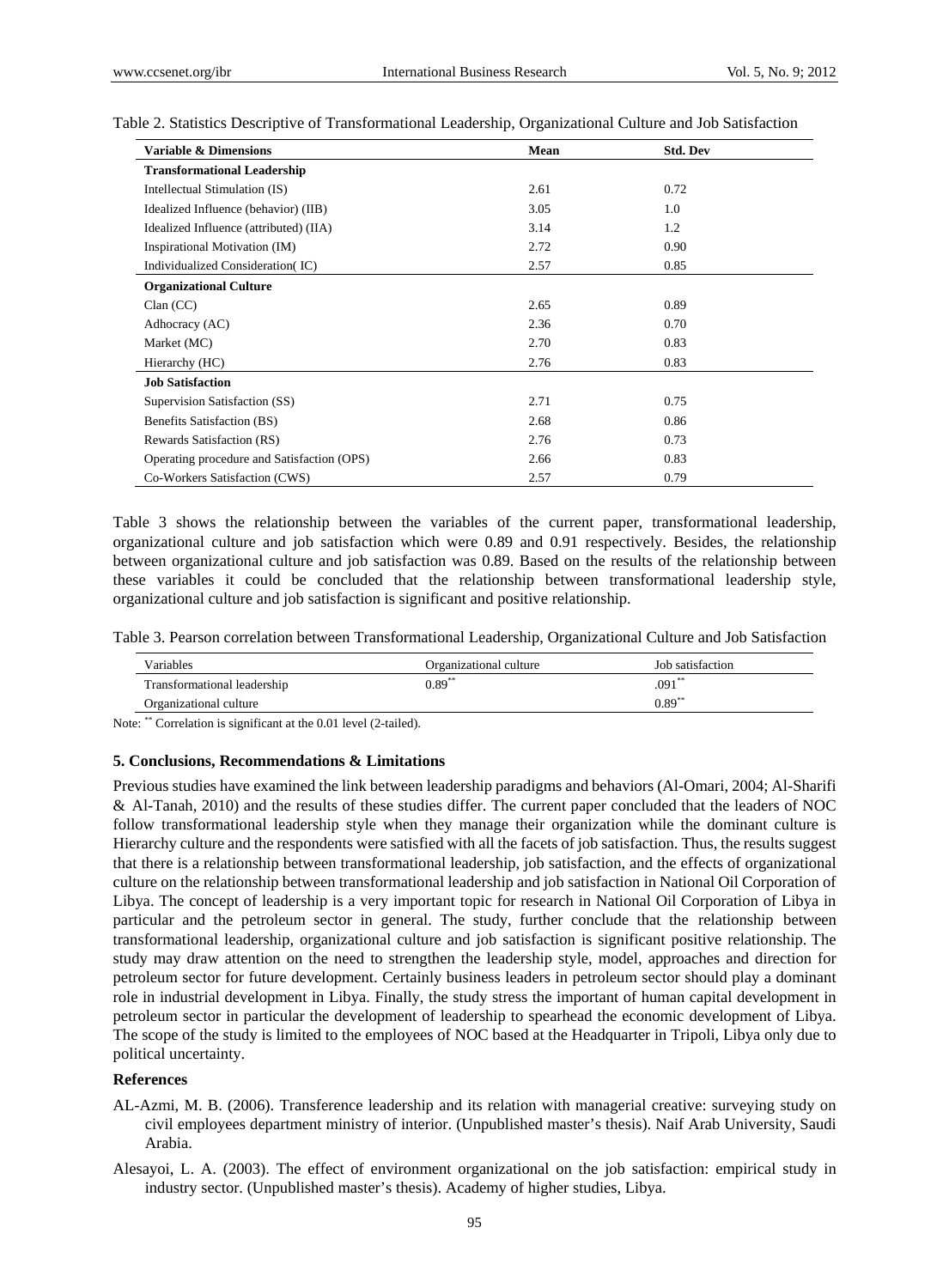- Al-Omari, M. N. (2004). The relationship between the characteristics of transformational leadership and the availability of the principles of Total Quality Management. (Unpublished master's thesis). King Saud University, Riyadh.
- Al-Sharifi, A. M., & Al-Tanah, M. M. (2010). The degree of practicing transformational leadership by private secondary school principals in the UAE. *Journal of Human Sciences, 45*(7), 1-28.
- Avolio, B. J., & Bass, B. M. (2004). *Multifactor leadership questionnaire: manual and sampler set*. Mind Garden, Inc.
- Avolio, B. J., & Yammarino, F. J. (2002). *Transformational and charismatic leadership: The road ahead*. New York: Erlbaum.
- Bass, B. M. (1985). *Leadership and performance beyond expectations*. Free Press.
- Bass, B. M., Avolio, B. J., Jung, D. I., & Berson, Y. (2003). Predicting unit performance by assessing transformational and transactional leadership. *Journal of applied psychology, 88*(2), 207.
- Blake, R. R., & Mouton, J. S. (1969). *Building a Dynamic Corporation through Grid Organization Development*. Addison-Wesley.
- Burns, J. M. (1978). *Leadership*. New York: Harper and Row Publishers.
- Cameron, K. S., & Freeman, S. J. (1991). Cultural congruence, strength, and type: Relationships to effectiveness. *Research in organizational change and development, 5*(1), 23-58.
- Cameron, K. S., & Quinn, R. E. (2006). *Diagnosing and changing organizational culture: Based on the competing values framework*. Jossey-Bass.
- Chen, L. Y. (2004). Examining the effect of organization culture and leadership behaviors on organizational commitment, job satisfaction, and job performance at small and middle-sized firms of Taiwan. *Journal of American Academy of Business, 5*(1/2), 432-438.
- Chen, Z. X., & Francesco, A. M. (2000). Employee demography, organizational commitment, and turnover intentions in China: Do cultural differences matter? *Human Relations, 53*(6), 869-887. http://dx.doi.org/10.1177/0018726700536005
- Cranny, C. J., Smith, P. C., & Stone, E. (1992). *Job satisfaction: How people feel about their jobs and how it affects their performance*. New York: Lexington.
- Flemming, P. L. (2009). A study of the relationship between transformational leadership traits and organizational culture types in improving performance in public sector organizations: A Caribbean perspective. (Unpublished doctoral dissertation). Capella University, USA.
- Hartog, D. N., Muijen, J. J., & Koopman, P. L. (1997). Transactional versus transformational leadership: An analysis of the MLQ. *Journal of occupational and organizational psychology, 70*(1), 19-34. http://dx.doi.org/10.1111/j.2044-8325.1997.tb00628.x
- Hofstede, G. (1998). Attitudes, values and organizational culture: Disentangling the concepts. *Organization studies, 19*(3), 477-492. http://dx.doi.org/10.1177/017084069801900305
- Hwang, I. S., & Chi, D. J. (2005). Relationships among internal marketing, employee job satisfaction and international hotel performance: An empirical study. *International Journal of Management, 22*(2), 285-293.
- Locke, E. A. (1976). The nature and causes of job satisfaction. In M. D. Dunnette (Ed.), *Handbook of industrial and organizational psychology*. Chicago, IL: Rand McNally College Publishing.
- Lok, P., & Crawford, J. (2001). Antecedents of organizational commitment and the mediating role of job satisfaction. *Journal of Managerial Psychology, 16*(8), 594-613. http://dx.doi.org/10.1108/EUM0000000006302
- Mathieu, J. E., & Zajac, D. M. (1990). A review and meta-analysis of the antecedents, correlates, and consequences of organizational commitment. *Psychological Bulletin, 108*(2), 171-194. http://dx.doi.org/10.1037/0033-2909.108.2.171
- Molero, F., Cuadrado, I., Navas, M., & Morales, J. (2007). Relations and effects of transformational leadership: a comparative analysis with traditional leadership styles. *The Spanish journal of psychology, 10*(2), 358-368.
- National Oil Corporation. (2008). Gale directory of company histories: National Oil Corporation. Retrieved 10, February, 2010, from http://www.answers.com/topic/national-oil-corporation.